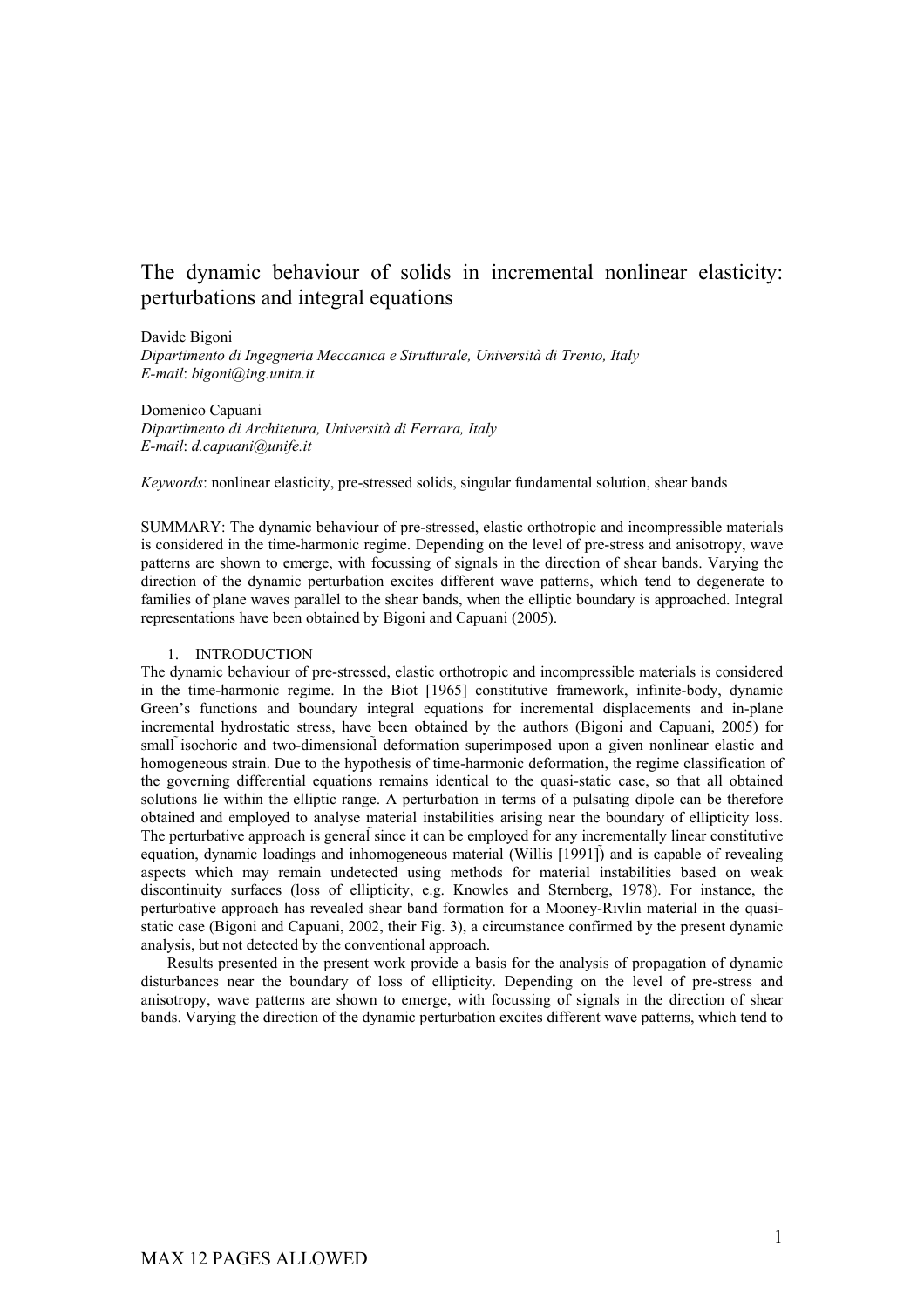degenerate to families of plane waves parallel to the shear bands, when the elliptic boundary is approached.

Another possibility related to the finding of a Green's function is the formulation of a boundary element technique for the solution of incremental boundary value problems. For quasi-static deformation, this technique was proved to possess certain advantages related for instance to the treatment of the incompressibility constraint with respect to other numerical techniques, such as finite element methods. Now the development of the technique in dynamics requires the finding of new boundary integral equations. While the integral equation for incremental displacements does not formally change with respect to the quasi-static case, a generalization of the integral representation for incremental in-plane hydrostatic stress has been obtained by Bigoni and Capuani (2005). The reader is referred to this paper for the framework of equations.

## 2. WAVE PROPAGATION AND SHEAR BANDS

Employing self-equilibrated combinations of concentrated forces, Bigoni and Capuani (2002) provided a perturbative approach to material instability analyzed within the boundary of loss of ellipticity. In particular, the simplest perturbing system was employed, consisting of a dipole (two equal and opposite forces), acting on a pre-stressed, infinite medium. This approach is general, so that it applies to any incrementally linear constitutive equation and allows for investigation of situations, such as inhomogeneous materials or dynamic loadings, where instability criteria based on weakly discontinuous surface may be in a sense "opaque". As examples of such situations, we may mention the cases of Mooney-Rivlin, which will be confirmed here to display shear band pattern formation for dynamic disturbances, and of flutter instability, a situation which may occur when the constitutive equations lack major symmetry and which remains unexplored using the conventional approach.

Similarly to the quasi-static case, a time-harmonic pulsating dipole is used as a perturbing agent, acting on a pre-stressed infinite medium.  $\mu$  and  $\mu^*$  are two incremental moduli, denoting respectively the moduli corresponding to shearing parallel to, and at 45° to, the principal stress axes, and *k* is a dimensionless pre-stress parameter (*k*=σ/2µ) The effect of the dynamic perturbation decays with distance, but the decay becomes slower and slower in a path (in the *k* vs.  $\mu^*/\mu$  space) towards the boundary of ellipticity. The interesting feature is represented by the deformation patterns emerging when the loss of ellipticity is approached.

We begin with the simple example of a Mooney-Rivlin material (in our case of plane strain deformation this material model coincides with a neo-Hookean material) for which

$$
\sigma = \mu_0 \ (\lambda^2 - \lambda^{-2}), \qquad \mu_* = \mu = \frac{\mu_0}{2} \ (\lambda^2 + \lambda^{-2}), \qquad k = \frac{\lambda^4 - 1}{\lambda^4 + 1} \tag{1}
$$

where  $\lambda > 1$  is the maximum current stretch and  $\mu_0$  is a shear modulus in an initial state. Ellipticity would be lost in the above material when  $k = 1$ , corresponding to the unphysical situation of infinite stretch. For this material, shear band formation in the sense of emergence of discontinuity surfaces remains excluded.

Level sets of the modulus of the real (left in the figure) and imaginary (right in the figure) parts of the Green's function for incremental displacements [nondimensionalized through multiplication by  $\mu$ ]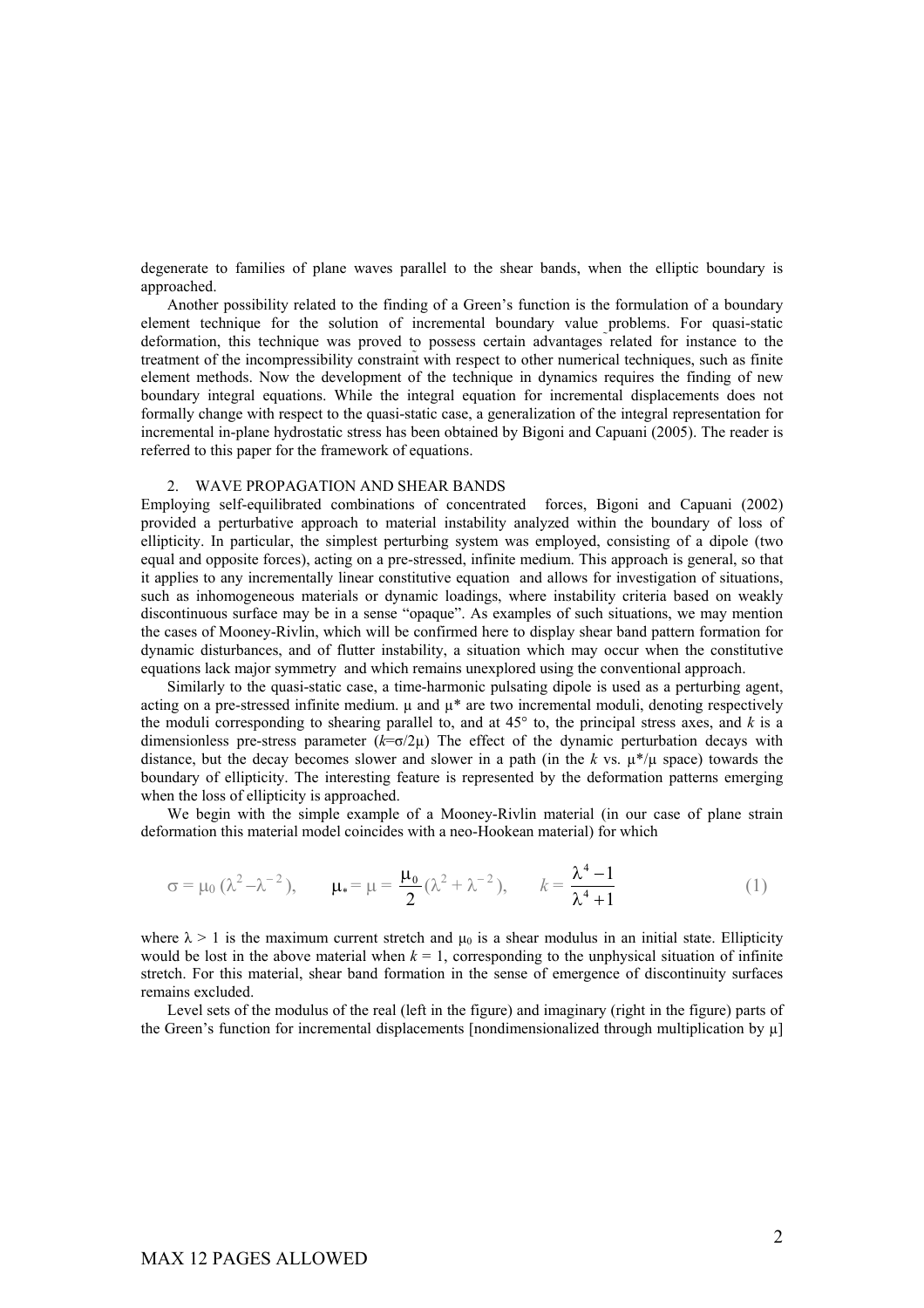are represented in the figures, in a region defined by the non-dimensional coordinates  $x_1/a$  and  $x_2/a$ , where  $2a$  is the distance between two unit forces defining the dipole. Unless otherwise specified, the dipole is centred at the origin and aligned parallel to the  $x_1$ -axis. Figs. 1-3, pertaining to Mooney-Rivlin material, are relative to different values of the pre-stress parameter k. In particular,  $k = 0$  [or  $λ=1$  from eqn. (1)], for Fig. 1; k = 0.5 [or  $λ=1.316$  from eqn. (1)], for Fig. 2; and k = 0.98 [or  $λ=3.154$ from eqn.  $(1)$ ], for Fig. 3.

In the quasi-static case, the displacement maps plotted in the dimensionless coordinates  $x_1/a$  and  $x_2/a$  become independent of the dipole distance  $a$ . This is not true in the dynamic case: the solution now depends on the dimensionless scale parameter

$$
\frac{a\,\Omega}{c} = \frac{a\,2\pi}{\lambda_1} \tag{2}
$$

where  $\lambda_1$  corresponds to the wavelength of a plane wave propagating parallel to the  $x_1$ -axis. Therefore, parameter (2) can be viewed as a measure of the perturbation wavelength related to the distance between the two forces forming the dipole.

The effects related to the changes in parameter (2) are systematically investigated, so that different parts of the same figures correspond (unless otherwise specified) to different values of the parameter. In particular, all upper parts of Figs. 1-3 refer to a low frequency limit,  $a\Omega/c = \pi/100$ , so that the real part is coincident with the quasi-static solution reported by Bigoni and Capuani (2002, their Fig. 3). The central parts of the figures correspond to a $\Omega/c = \pi/4$  and the lower parts to a $\Omega/c = \pi$ . Compared to Fig.1, we note anisotropy effects in Fig. 2, where shear banding is not yet visible. However, the anisotropy dramatically affects the propagation in Fig.3, where  $k = 0.98$ , a value relatively close to the loss of ellipticity. Here shear band emergence interacts with wave propagation, creating a strong orientation (shear bands become horizontal at the EI boundary) and focussing of the signal, which tends to propagate only in the horizontal direction. The effect increases with frequency, so that at  $a\Omega/c$  $=\pi$  the width of shear bands becomes so narrow that the definition of the plot is not sufficient to visualize displacement patterns, at least at the same scale of the other figures. In this case, the signal almost does not propagate and therefore the displacement map remains prevailingly dark. Specifically, the propagation speeds in a Mooney-Rivlin material (1) for plane waves travelling parallel to axes x1 and x2 are  $\lambda (\mu_0/\rho)^{1/2}$  and  $(\mu_0/\rho)^{1/2}/\lambda$ , respectively. The former tends to infinity and the latter to zero when the elliptic boundary is approached. In the particular case of a $\Omega/c = \pi/4$  and k = 0.98, the wavelengths characterizing propagation parallel to axes  $x_1$  and  $x_2$  are 8a and 0.80a, respectively. The wavelength in the direction  $x_2$  is visible in the central part of Fig. 3 (where distance between peaks correspond to one half of the wavelengths), whereas those along x1-axis become visible in Fig. 4, which is an extension of Fig. 3 with  $x_1/a$  ranging between 0 and 20. This figure shows that wave patterns emanating from the dipole have an elliptical shape, whose aspect ratio depends on the pre-stress parameter k. At increasing distance from the dipole, the disturbances tend to propagate as plane waves travelling parallel to the x2-axis. Moreover, the elliptical shapes tend to self-similarly decrease for increasing values of  $a\Omega/c$ , thus explaining the "shadowing effect" visible in the lower part of Fig. 3.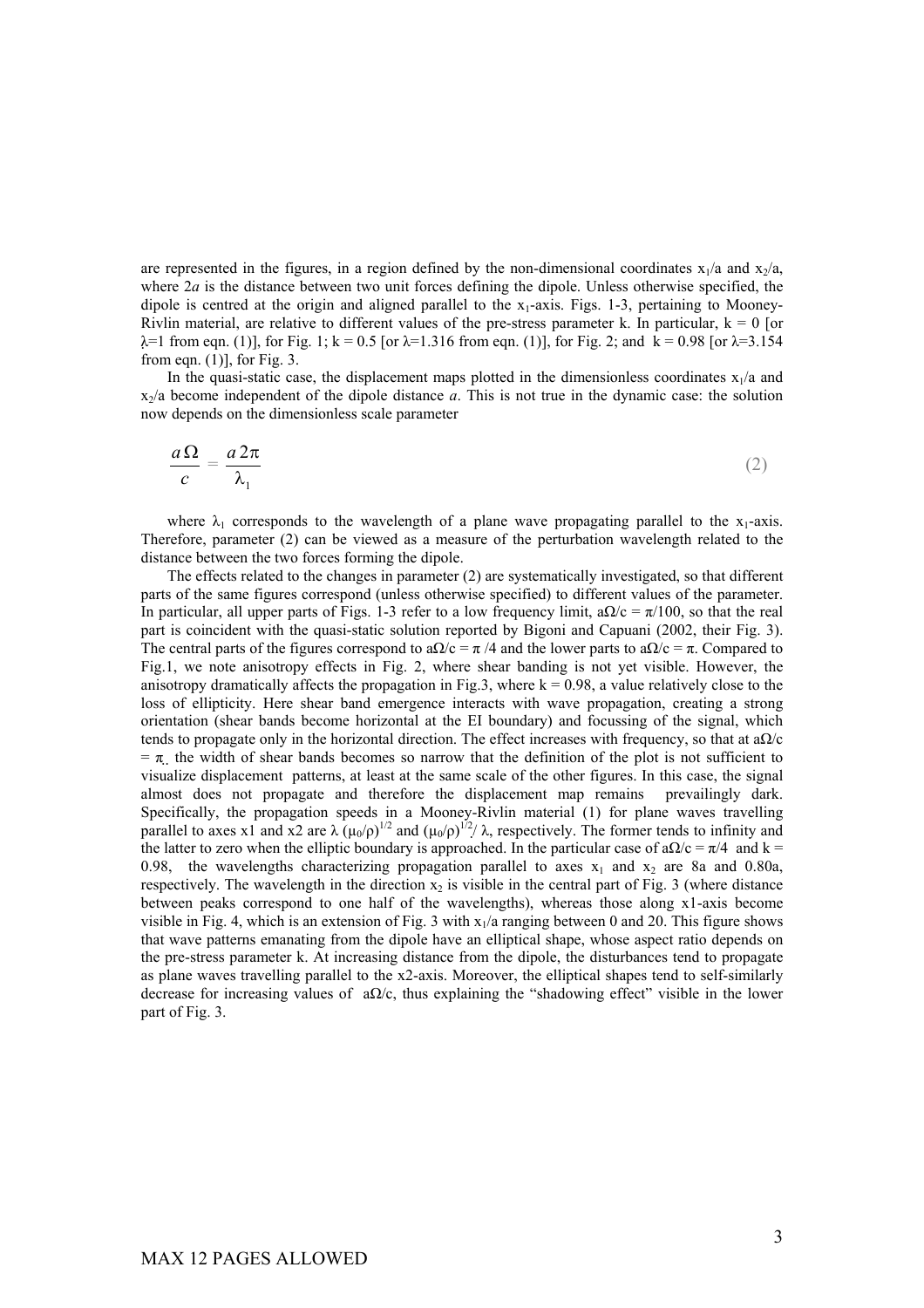

Figure 1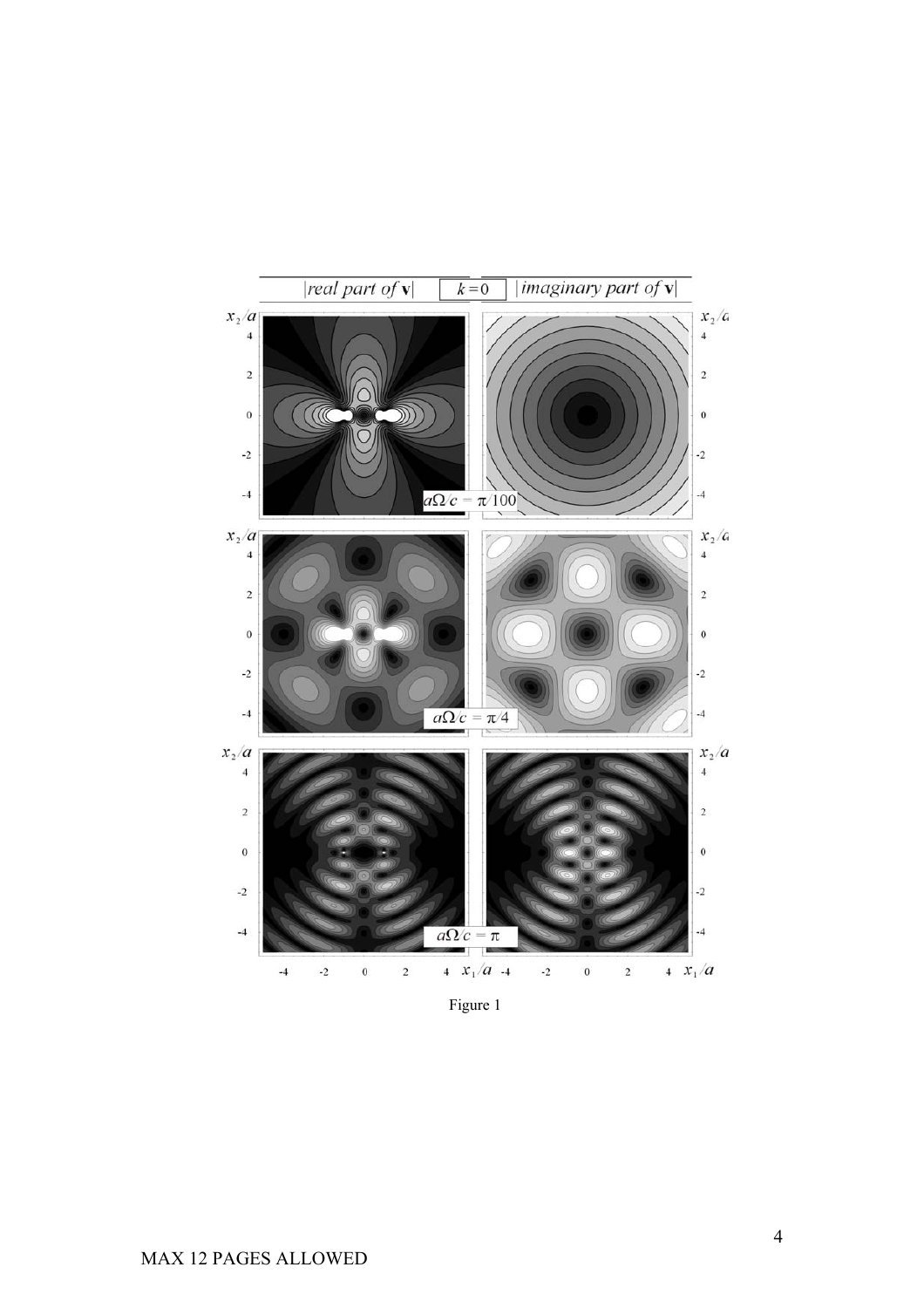

Figure 2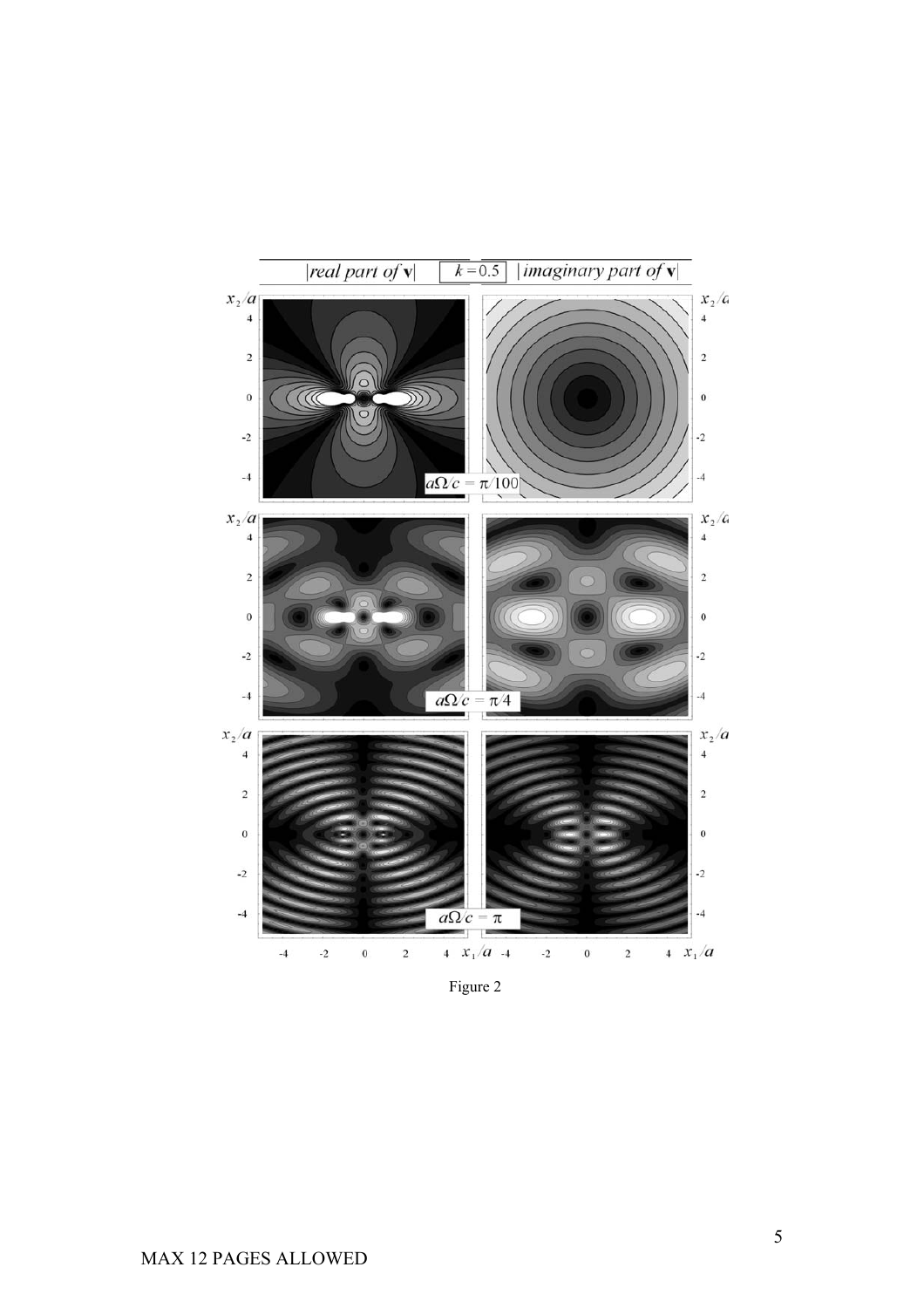

Figure 3